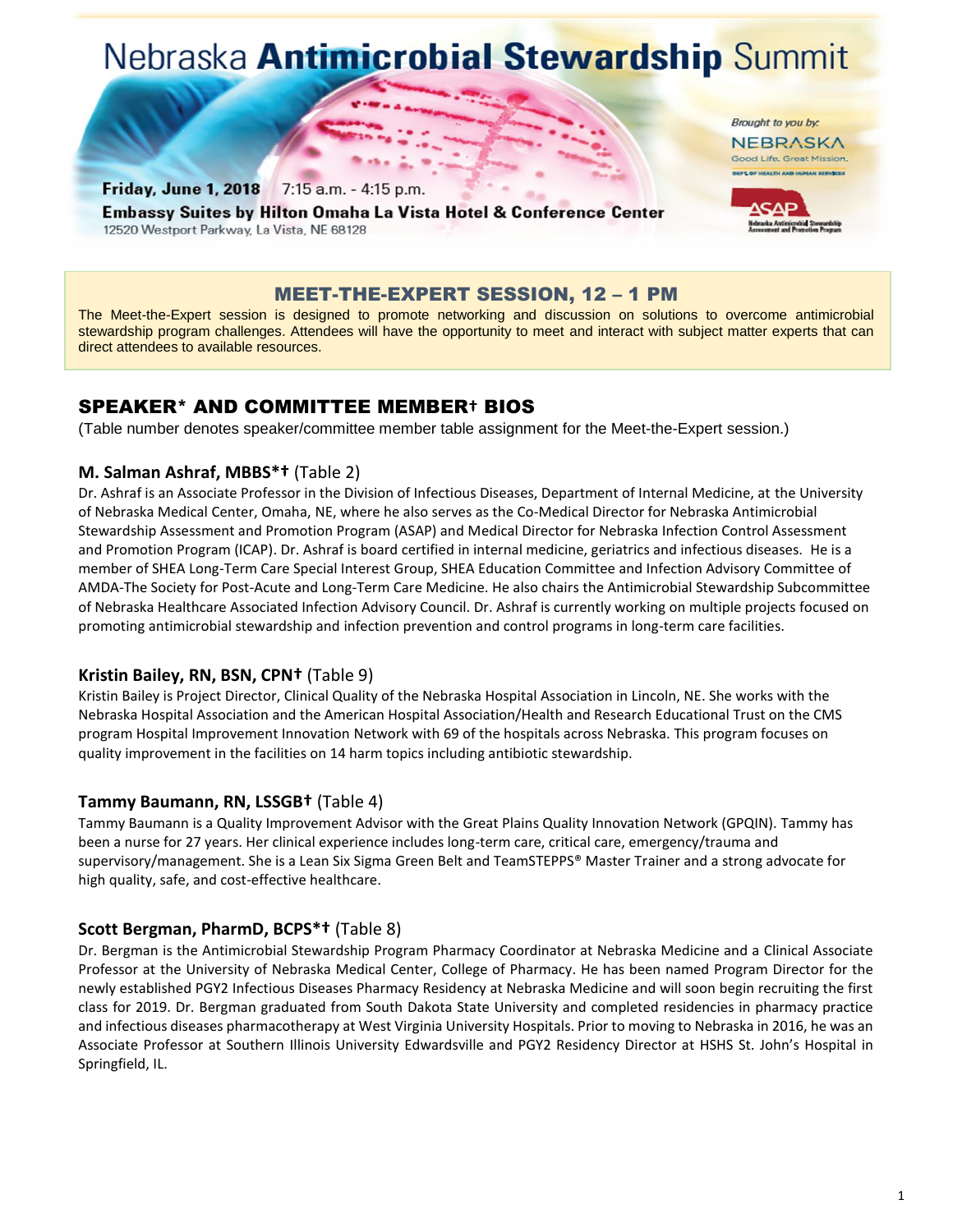#### **Stephen Cavalieri, PhD, D(ABMM)†** (Table 7)

Dr. Cavalieri is a Clinical Microbiologist and a Professor of Pathology, and Medical Microbiology and Immunology at Creighton University School of Medicine, Omaha, NE, where he has worked for 32 years. He is the Technical Director of Clinical Microbiology at Creighton University Medical Center and CHI Health Laboratory, which services all CHI Health hospitals.

#### **Philip Chung, PharmD, MS, BCPS†** (Table 14)

Dr. Chung is the Pharmacy Coordinator for Nebraska ASAP. In his current role, he assists acute care hospitals and long-term care facilities in implementation of antimicrobials stewardship program (ASP). Prior to joining Nebraska ASAP, he was a Clinical Pharmacy Manager in Infectious Diseases and a founding member of the ASP of Montefiore Medical Center in Bronx, NY. He was a Clinical Assistant Professor in the Department of Internal Medicine, Division of Infectious Diseases at the Albert Einstein College of Medicine. Dr. Chung received his BS in pharmacy from St. John's University, PharmD from Rutgers University and MS in Clinical Pharmaceutical Sciences from the University of Kentucky. He completed pharmacy residency training in general practice and infectious diseases at the Cleveland Clinic.

#### **Christopher Crnich, MD, PhD\*** (Table 1)

Dr. Crnich is Chief of Medicine and Hospital Epidemiologist, William S. Middleton VA Hospital; Associate Professor of Medicine, Division of Infectious Diseases, University of Wisconsin School of Medicine and Public Health. He has a general research interest in healthcare-associated infections among vulnerable elderly patients with a specific focus on antibiotic resistance in long-term care facilities. His current research is focused on both improving antibiotic use in skilled nursing facilities, and developing and implementing effective interventions to reduce the cross-transmission of antibiotic resistant bacteria among nursing home residents. Dr. Crnich is a graduate of the Rush Medical College in Chicago, IL, and also received his MS and PhD in Population Health Sciences from the University of Wisconsin in Madison. He completed his residency at the University of Wisconsin in Madison, where he also completed a fellowship in infectious diseases. He is the recipient of a number of research grants and has published numerous articles in peer-reviewed journals. In 2011, he was named a Fellow of the American College of Physicians.

#### **Daniel Diekema, MD, MS\*** (Table 17)

Dr. Diekema is a Professor of Internal Medicine and Pathology at the University of Iowa Carver College of Medicine. After graduating from Vanderbilt University School of Medicine, Dr. Diekema completed an internal medicine residency at the University of Virginia and fellowships in infectious diseases, hospital epidemiology and medical microbiology at the University of Iowa, where he also received an MS in Preventive Medicine. Dr. Diekema currently serves as Director of the Division of Infectious Diseases at the University of Iowa Carver College of Medicine, Associate Director of the University of Iowa Hospital Clinical Microbiology Laboratory, Associate Hospital Epidemiologist at the University of Iowa Healthcare. Dr. Diekema's clinical and research interests include several aspects of healthcare epidemiology including the epidemiology of invasive fungal infections in hospitalized patients, and the epidemiology of antimicrobial resistance. He has served on national committees that establish standards in clinical microbiology and infection prevention, including the Clinical and Laboratory Standards Institute (CLSI) and the CDC's Healthcare Infection Control Practices Advisory Committee (HICPAC), of which he is currently co-chair. He is also the Immediate Past-President of the Society for Healthcare Epidemiology of America (SHEA).

#### **Paul Fey, PhD (ABMM)†** (Table 12)

Dr. Fey is the Medical Director of the Clinical Microbiology Laboratory at Nebraska Medicine. He is also Professor and Vice Chair in the Department of Pathology and Microbiology at the University of Nebraska Medical Center (UNMC). His training and research expertise is broad including the pathogenesis, genetics, and biology of the staphylococci in addition to clinical microbiology and related themes including diagnostics, epidemiological methods and characterization of antibiotic resistance. He received his BS from Kansas State University in Biology and Microbiology and his PhD from Creighton University in Medical Microbiology. He completed a post-doctoral fellowship at the Medical College of Virginia and was named a Diplomat of the American Board of Medical Microbiology D(ABBMK) in 2012. Dr. Fey is on the editorial board for Antimicrobial Agents and Chemotherapy and is an Editor for mSphere, both American Society for Microbiology journals.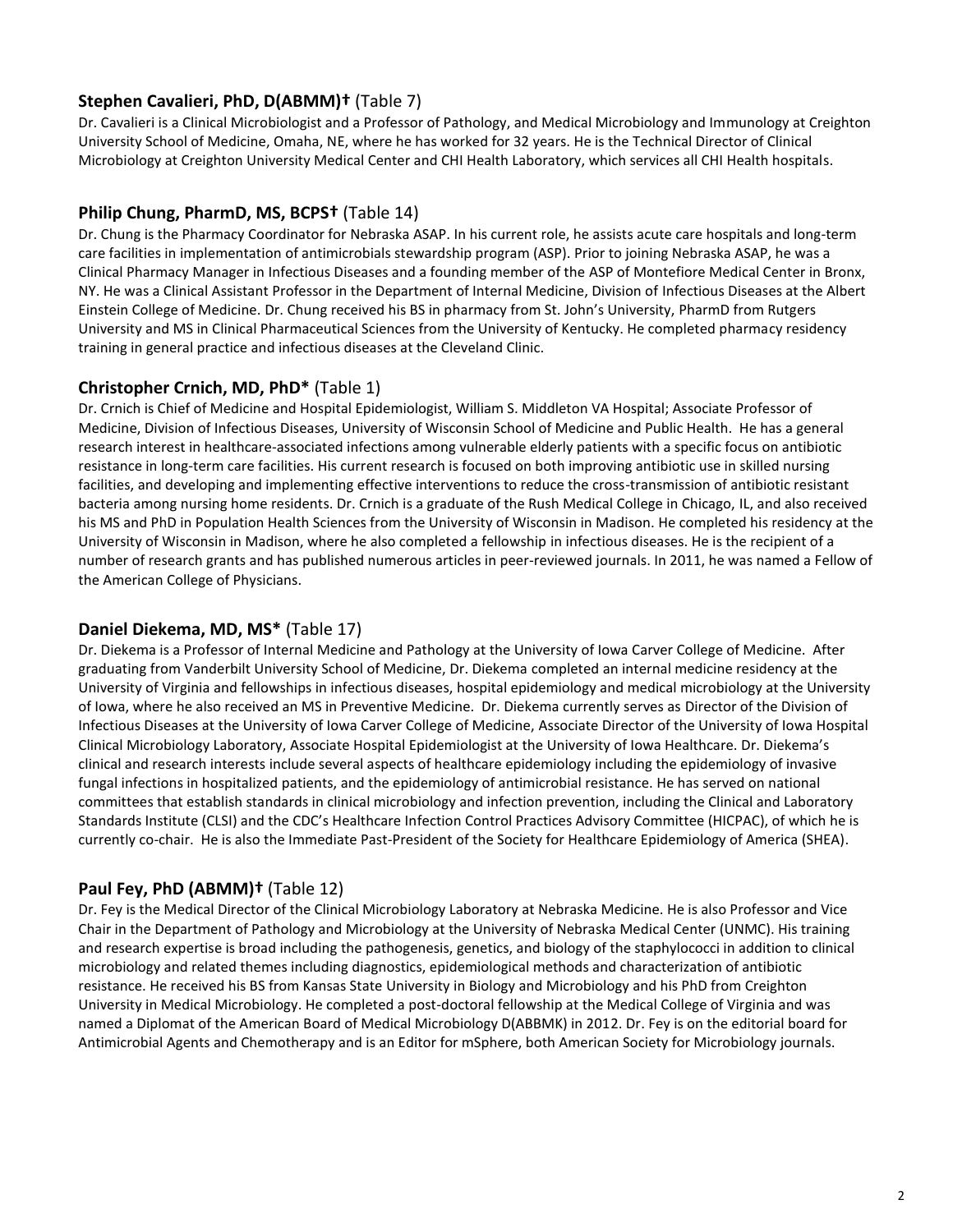# **Anna Fisher, RN, PhD†** (Table 13)

Dr. Fisher is a certified dementia practitioner and serves as the Hillcrest Health Services health, quality, and nursing services education expert for diverse business lines that include assisted living, memory support, adult day services, inpatient rehabilitation, outpatient therapy, home health care, private duty, telehealth, palliative, hospice, and skilled nursing care. She is also an Adjunct Professor in the College of Arts and Sciences at Bellevue University and is also a co-producer of the awardwinning NET Television program series, *Now What*?, about elder care and dementia. Dr. Fisher is a Clinical Practice Committee Member, Silver Quality Award Senior Examiner, and Dementia Friendly Designation Workgroup Member for the American Health Care Association (AHCA). She is also a Member of the Emergency Preparedness Committee for the AHCA/National Center for Assisted Living (NCAL) and a member of the National Quality Forum (NQF) Advanced Illness Care Action Team. Dr. Fisher is a licensed nurse and holds an undergraduate degree in human resources, graduate degree in business management, and a doctorate in health administration.

#### **Andrea Green Hines, MD\*†** (Table 16)

Dr. Green Hines is an Assistant Professor in the Department of Pediatrics, Division of Pediatric Infectious Diseases and in the Department of Internal Medicine, Division of Infectious Diseases at the University of Nebraska Medical Center (UNMC) in Omaha, NE. She received her BS in Biological Sciences and Psychology from the University of Nebraska-Lincoln and MD from UNMC. She went on to complete an internal medicine-pediatrics residency at UNMC and a four-year combined adult and pediatric infectious diseases fellowship, both at UNMC. She is board certified in internal medicine, pediatrics, adult infectious diseases and pediatric infectious diseases. Dr. Green Hines is the Program Director of the Pediatric Infectious Diseases Fellowship Program and Medical Director of Children's Hospital & Medical Center's antimicrobial stewardship program. She is also a volunteer physician at the Pediatric Tuberculosis Clinic at OneWorld Community Health Centers in Omaha, NE. Dr. Green Hines has research interests in antimicrobial stewardship, infection prevention and quality improvement. She serves on the Children's Hospital & Medical Center Infection Control Committee and the University of Nebraska Medical Center Infection Control Committee.

#### **Sheryl Havermann, PharmD, RP, CGP†** (Table 14)

Dr. Havermann earned her PharmD from the University of Nebraska Medical Center and has spent the majority of her career practicing long-term care (LTC) pharmacy. She currently serves as the LTC Network Chair for the Nebraska Pharmacists Association and leads the Antibiotic Stewardship Program at the Florence Nursing Home in Omaha, NE.

# **John Horne, MD\*†** (Table 6)

Dr. Horne is an Assistant Professor of Infectious Diseases in the Department of Medicine at Creighton University's School of Medicine and he is an Infectious Disease Staff Physician at the Omaha VA. Dr. Horne completed his Internal Medicine Residency at Banner Good Samaritan Medical Center in Arizona and Fellowship in Infectious Diseases at Creighton.

#### **Kristi Kuper, PharmD, BCPS\*** (Table 19)

Dr. Kuper is currently the Senior Clinical Manager of Infectious Diseases for Vizient. She received her Doctor of Pharmacy degree from the University of Nebraska Medical Center and completed a pharmacy practice residency at the James A Haley Veterans Hospital in Tampa, FL. She received her Board Certification in Pharmacotherapy in 2002. To date, she has worked in various capacities with over 500 hospitals nationally, ranging from 10 to over 1000 beds. She has served on a number of committees related to antimicrobial stewardship, including past CDC and Pew Trust workgroups on antibiotic stewardship, the IHI Antimicrobial Stewardship Driver Diagram development committee, the National Quality Forum's Antibiotic Stewardship "Playbook" and was an invited attendee at the White House Forum on Antibiotic Stewardship in June 2015. She currently serves on the Society of Healthcare Epidemiology of America (SHEA) National Antibiotic Stewardship Subcommittee and as a technical advisor for the AHRQ Safety Program for Improving Antibiotic Use. In addition, she is one of the cofounders of the Houston Citywide Antibiotic Stewardship Symposium.

#### **Jasmine Marcelin, MD\*** (Table 10)

Dr. Marcelin is an Assistant Professor in the Department of Medicine, Division of Infectious Diseases, Infectious Diseases (ID) faculty member at University of Nebraska Medical Center (UNMC), and Associate Medical Director of Antimicrobial Stewardship at Nebraska Medicine. Born on the island of Dominica and raised on the island of Antigua (both in the Caribbean), she obtained a Bachelor of Science in Biology/Chemistry and Diploma in Forensic Sciences from Saint Mary's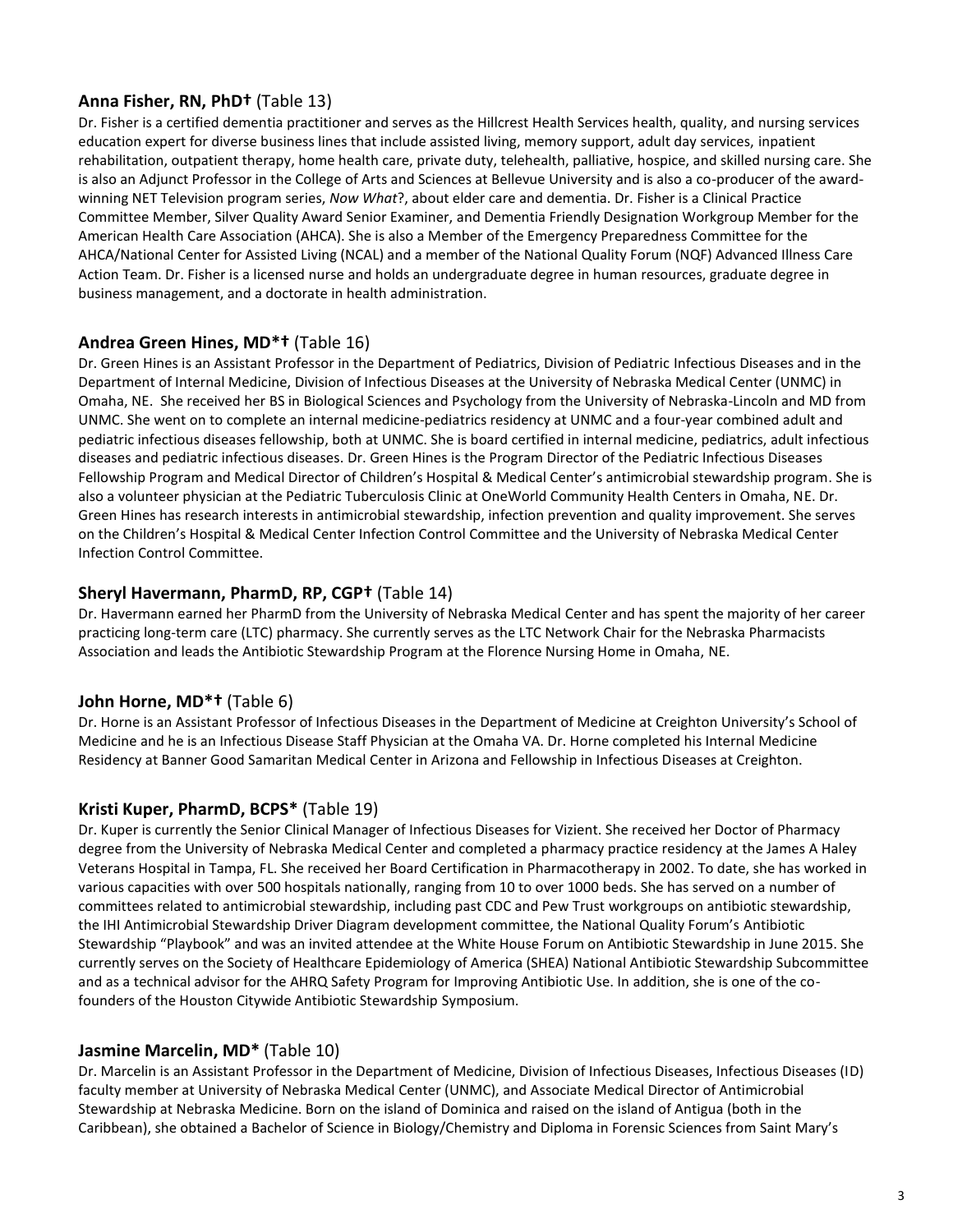University in Halifax, Nova Scotia. Dr. Marcelin obtained her medical degree from American University of Antigua College of Medicine, graduating summa cum laude and valedictorian of her class. She went on to complete Internal Medicine Residency and Infectious Diseases Fellowship at Mayo Clinic in Rochester Minnesota, and is Board Certified in internal medicine and infectious diseases. She began her appointment on the ID faculty at UNMC/Nebraska Medicine in September 2017. She is a member of the Society for Healthcare Epidemiology of America (SHEA) and Infectious Diseases Society of America (IDSA), and has recently been nominated to the SHEA Journal Club Committee. Dr. Marcelin has published several peer-reviewed manuscripts indexed in PubMed and has clinical and research interests in antimicrobial stewardship, medical education and HIV medicine. Dr. Marcelin is one of the co-administrators of the UNMC ID Blog and social media accounts, and an advocate for diversity and inclusion in medicine and the value of social media in academic medicine.

#### **William Neff, PharmD†** (Table 23)

Dr. Neff is the Infectious Diseases Patient Care Pharmacist at Nebraska Methodist Hospital. He coordinates the Antibiotic Subcommittee and works on various antimicrobial initiatives at the hospital. He works closely with the Infectious Diseases providers, Microbiologist, Infection Control, Pharmacy, Nursing and other providers' to achieve the goals of antimicrobial stewardship.

#### **Rebecca Ortmeier, PharmD\*** (Table 3)

Dr. Ortmeier has been a pharmacist for over 12 years in the state of Nebraska and specializes in the care of geriatric residents in the long-term care facility setting. She is currently serving as the Lead Consultant Pharmacist at Community Pharmacy Services in Gretna, NE. During her time with Community Pharmacy Services, Dr. Ortmeier has collaborated with long-term care facilities in Nebraska, Iowa, and Missouri. Dr. Ortmeier has been instrumental in overseeing her team of ten consultant pharmacists who practice in other long-term care facilities in the region. In addition to completing medication regimen reviews, her team specializes in assisting facilities with the management of psychotropic drug usage. In an effort to provide the best outcomes for the residents they service, the team also specializes in identification of medication interactions and optimizing medication compliance for each resident. Dr. Ortmeier's professional interests include antimicrobial stewardship and senior care pharmacy practice. Dr. Ortmeier received her PharmD from the University of Nebraska Medical Center, College of Pharmacy in 2006. She is a member of the National Pharmacists Association, the American Society of Consultant Pharmacists, and the Nebraska Health Care Association. She also precepts pharmacy students from the University of Nebraska Medical Center and Creighton University. In 2017, Dr. Ortmeier completed Antimicrobial Stewardship training through the University of Nebraska Medical Center. Dr. Ortmeier's experience with new business development and practice management issues have led her to be recognized by her colleagues as a local and regional resource.

#### **Caitlin Pedati, MD, MPH\*** (Table 5)

Dr. Pedati is a Medical Epidemiologist with the Nebraska Department of Health and Human Services in the Division of Public Health. She completed a dual degree program at The George Washington University where she earned her medical doctorate and a master's degree in public health with a focus on epidemiology. She then completed her pediatric residency with a certificate in Global Child Health at the Children's National Medical Center in Washington, DC. She joined the Healthcare Associated Infections group in the Division of Public Health after completing the CDC's Epidemic Intelligence Service fellowship. Dr. Pedati has several peer-reviewed publications in the fields of microbiology and public health. She is a member of the Gold Humanism Honor Society, the Delta Omega Honor Society, the American Academy of Pediatrics, the Public Health Association of Nebraska, and the Council for State and Territorial Epidemiologists and is an Adjunct Associate Professor at the UNMC College of Public Health.

#### **Jenna Preusker, PharmD†** (Table 21)

Dr. Preusker is a pharmacist for Faith Regional Health Services (FRHS), Norfolk, NE. She received her PharmD from the University of Nebraska Medical Center College of Pharmacy in Omaha, NE and completed a pharmacy residency at CHI Health St. Elizabeth in Lincoln, NE. She received Certificates in Antibiotic Stewardship through the Society of Infectious Diseases Pharmacists (SIDP) and Making a Difference in Infectious Diseases (MAD-ID). Since 2015, Dr. Preusker has been involved with antibiotic stewardship activities at FRHS, providing care at Faith Regional Hospital, St. Joseph's Nursing Home, and several area critical access hospitals. Dr. Preusker has been serving on the certification review committee for SIDP since 2016.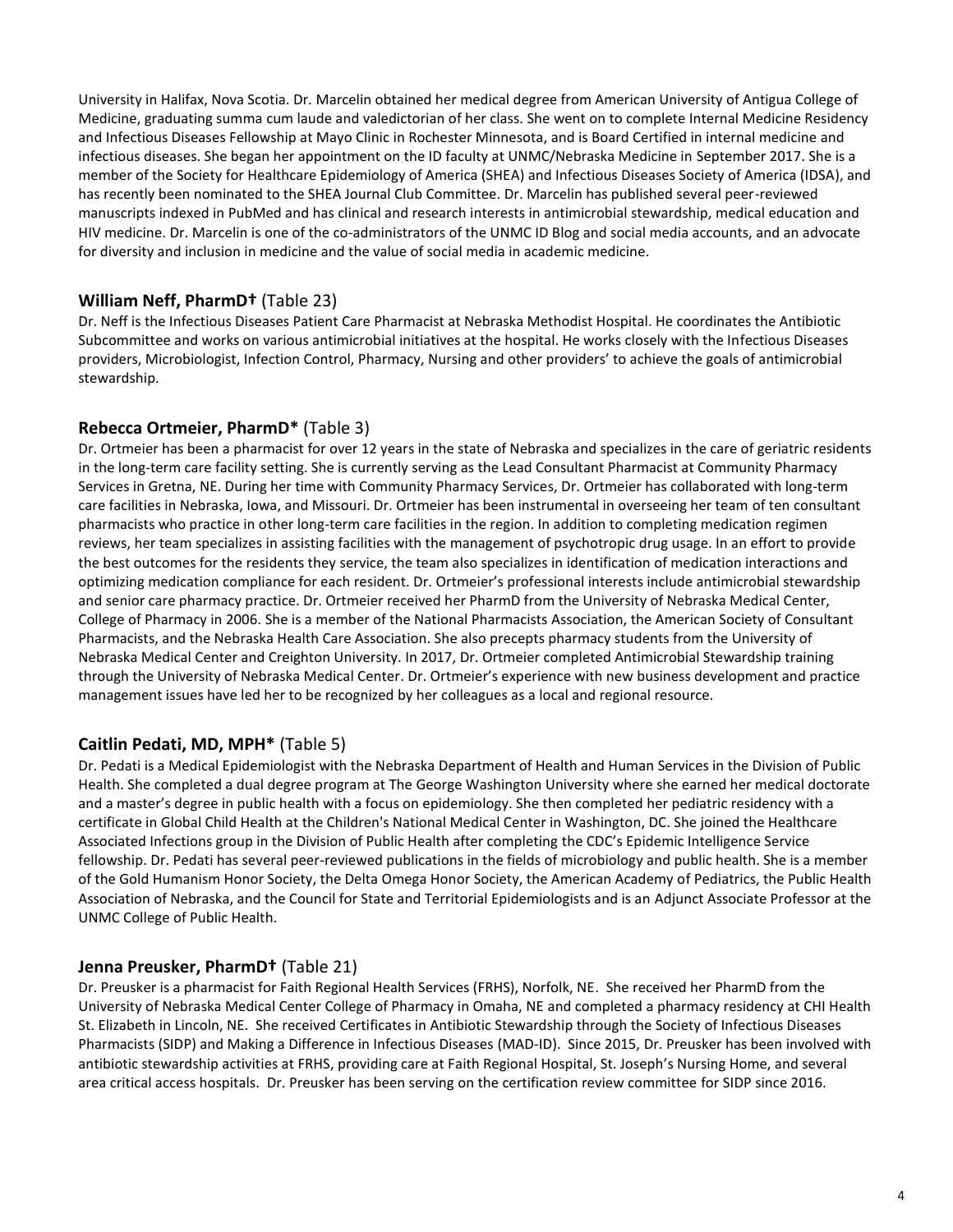#### **Mark Rupp, MD†** (Table 24)

Dr. Rupp is a Professor and Chief of the Division of Infectious Diseases in the Department of Internal Medicine at the University of Nebraska Medical Center. He is the Medical Director of the Nebraska Medical Center Department of Infection Control & Epidemiology. Dr. Rupp received his medical degree from Baylor College of Medicine, Houston, TX and holds a BS degree in Chemical Engineering from the University of Texas, Austin, TX. He underwent internship and residency training in internal medicine and completed Fellowship training in Infectious Diseases at Virginia Commonwealth University. He is a Diplomate, American Board of Internal Medicine, and in the subspecialty area of Infectious Diseases. He is a Fellow of the American College of Physicians (ACP), the Infectious Diseases Society of America (IDSA), and the Society for Hospital Epidemiology of America (SHEA). He is a Past-President of SHEA. Dr. Rupp has served as a consultant for the US Food and Drug Administration as well as the Centers for Disease Control and Prevention, NIH, and VA. Dr. Rupp has published over 400 articles, chapters, and abstracts. He frequently presents papers at national and international meetings, serves as a guest lecturer, and is an active teacher and researcher. Dr. Rupp's research interests are in the areas of healthcare-associated infections and antimicrobial stewardship.

# **Tammi Schaffart, BSN, RN\*** (Table 3)

Tammi Schaffart is an Infection Preventionist and Quality Assurance/Performance Improvement (QAPI) Coordinator at Douglas County Health Center in Omaha, NE. She received her Bachelor in Nursing from Clarkson College of Nursing in Omaha, NE. Tammi is one of the leaders in the Douglas County Health Center antimicrobial stewardship program. She also serves as an instructor for the Nebraska Infection Control Network.

# **Kevin Sponsel, PharmD†** (Table 11)

Dr. Sponsel received his PharmD from Mercer University and completed his PGY1 residency at Emory Healthcare in Atlanta, GA. He then completed a PGY2 residency in infectious diseases at Franciscan St. Francis Hospital in Indianapolis, IN. He is currently the Infectious Diseases Pharmacist and Co-Director of the antimicrobial stewardship program at Bryan Health in Lincoln, NE.

#### **Arjun Srinivasan, MD, Capt (USPHS)\***

Dr. Srinivasan is the Associate Director for Healthcare-Associated Infection Prevention Programs in the Division of Healthcare Quality Promotion at the Center for Disease Control (CDC's) National Center for Emerging and Zoonotic Infectious Diseases. Dr. Srinivasan is also a captain in the US Public Health Service. He currently leads CDC's work to improve antibiotic prescribing and works with a team of CDC experts researching new strategies to eliminate healthcare-associated infections. Prior to joining CDC, he was Assistant Professor of Medicine in the Infectious Diseases Division at Johns Hopkins School of Medicine and a staff physician where he founded the Johns Hopkins Antibiotic Management Program. A graduate of the Vanderbilt University School of Medicine, Dr. Srinivasan is a member of Alpha Omega medical honor society. He completed an internal medicine residency and infectious disease fellowship at Johns Hopkins University Hospital. He is an adjunct assistant professor of medicine at Emory University Medical Center and sees patients at Atlanta Veteran's Affairs Medical Center. He has authored numerous articles in peer-reviewed journals on his research in healthcare epidemiology, infectious control and antibiotic use and resistance. He is a member of the Association for Professionals in Infection Control and Epidemiology, and the Society for Healthcare Epidemiology of America (SHEA). He has been named to the Johns Hopkins Society of Scholars. His landmark work in infection control led SHEA to honor him with its 2008 Investigator Award.

#### **Maureen Tierney, MD, MSc\*†**

Dr. Tierney is the Director of the HAI/AR Program in the Epidemiology and Informatics Unit of the Nebraska Division of Public Health. Dr. Tierney is on the faculty of the Creighton University Medical School and is also an Adjunct Associate Professor at the College of Public Health, University of Nebraska School of Medicine. Dr. Tierney is a Diplomate (board certified) in Internal Medicine (IM) and Infectious Diseases (ID) of the American Board of Internal Medicine (ABIM). She received her medical degree from Cornell Medical College, and her training in IM and ID at the New York Hospital and the Massachusetts General Hospital (MGH), respectively. She joined the staff in ID at MGH and also served as Fellowship Director there before leaving to become the Chief of ID at the West Roxbury VAMC in Boston, MA. Dr. Tierney also received a degree in health services administration/health policy from the Harvard School of Public Health and later become a senior medical reviewer for the FDA from 2002-08. She has published articles on HIV therapy, eye and ear infections, the efficacy of certain antibiotics and antifungal therapy, and the prevention of healthcare-associated infections. She is a member of the American College of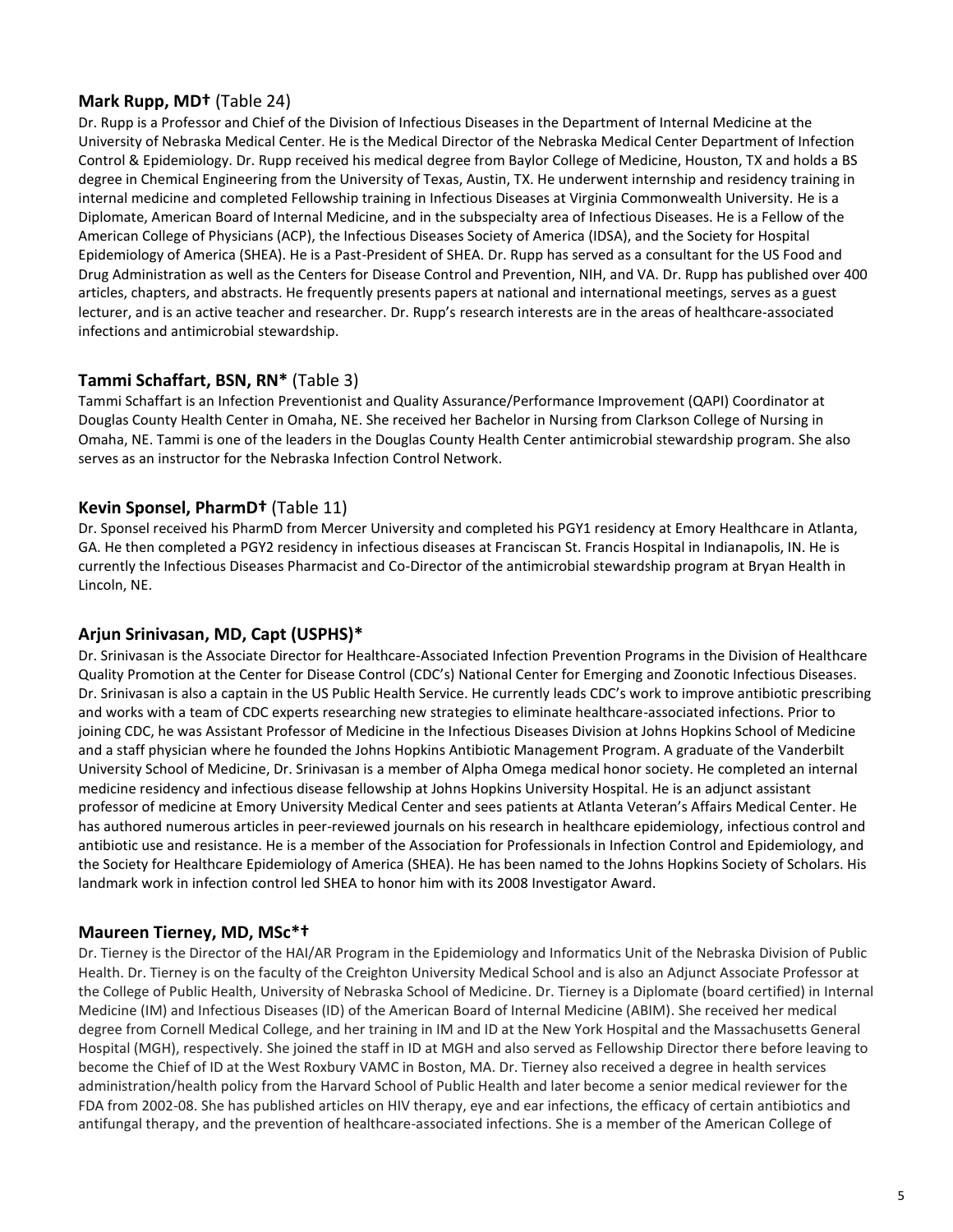Physicians, the Infectious Diseases Society of America, the Society of Hospital Epidemiology and the Council of State and Territorial Epidemiologists.

#### **Kate Tyner, BSN, RN, CIC\*†** (Table 22)

Kate is Nurse Coordinator of the Nebraska ICAP and ASAP. She received her Bachelor of Science in Nursing from UNMC. She has been working in infection control and prevention since 2005, in both inpatient and ambulatory locations and has been certified in Infection Control and Epidemiology since 2008. She has been an instructor with The Nebraska Infection Control Network for several years. She has made contributions to many publications and presentations, but most enjoys educating healthcare professionals on the prevention of healthcare-acquired infections.

# **Trevor Van Schooneveld, MD\*†** (Table 18)

Dr. Van Schooneveld is Co-Medical Director, Nebraska ASAP and Medical Director, Antimicrobial Stewardship Program, Nebraska Medicine; and Associate Professor in Internal Medicine, Division of Infectious Diseases, University of Nebraska Medical Center (UNMC). Dr. Van Schooneveld is also Program Director of the Infectious Diseases Fellowship Program of UNMC. He received his BS in Biochemistry from Colorado State University, Fort Collins, CO, and MD from UNMC. He completed his internal medicine residency at UNMC and an infectious diseases fellowship at Creighton University Medical Center. He is Diplomate, American Board of Internal Medicine, subspecialty area, Infectious Diseases. Dr. Van Schooneveld is a member of the American College of Physicians (ACP), Infectious Diseases Society of America (IDSA), and Society of Healthcare Epidemiology (SHEA).

#### **Renuga Vivekanandan, MD\*†** (Table 20)

Dr. Vivekanandan is an Associate Professor of Medicine and Associate Program Director of Internal Medicine Residency at Creighton University in Omaha, NE. Dr. Vivekanandan joined CHI Health Clinic in 2013 and has been Antibiotic Stewardship Medical Director for CHI Health. Prior to joining CHI Health Clinic, Dr. Vivekanandan completed her fellowship at Creighton University and her residency in internal medicine and pediatrics at the University of Nebraska Medical Center.

#### **Tod Voss†** (Table 22)

Dr. Voss is Medical Director of the Norfolk Veterans Home and 3 other area long-term care facilities. He has been certified as medical director since 1997. Dr. Voss also serves on the Board of Directors of the North Central Society for Post-Acute and Long-Term Care Medicine, Nebraska Medical Association, Faith Regional Health Services, and the Lutheran Community Hospital Association. He is currently the President of the Nebraska Medical Directors Association. He has been a Fellow of the American Academy of Family Physician since 1998. Dr. Voss has been an active medical staff member of Faith Regional Health Services since 1987.